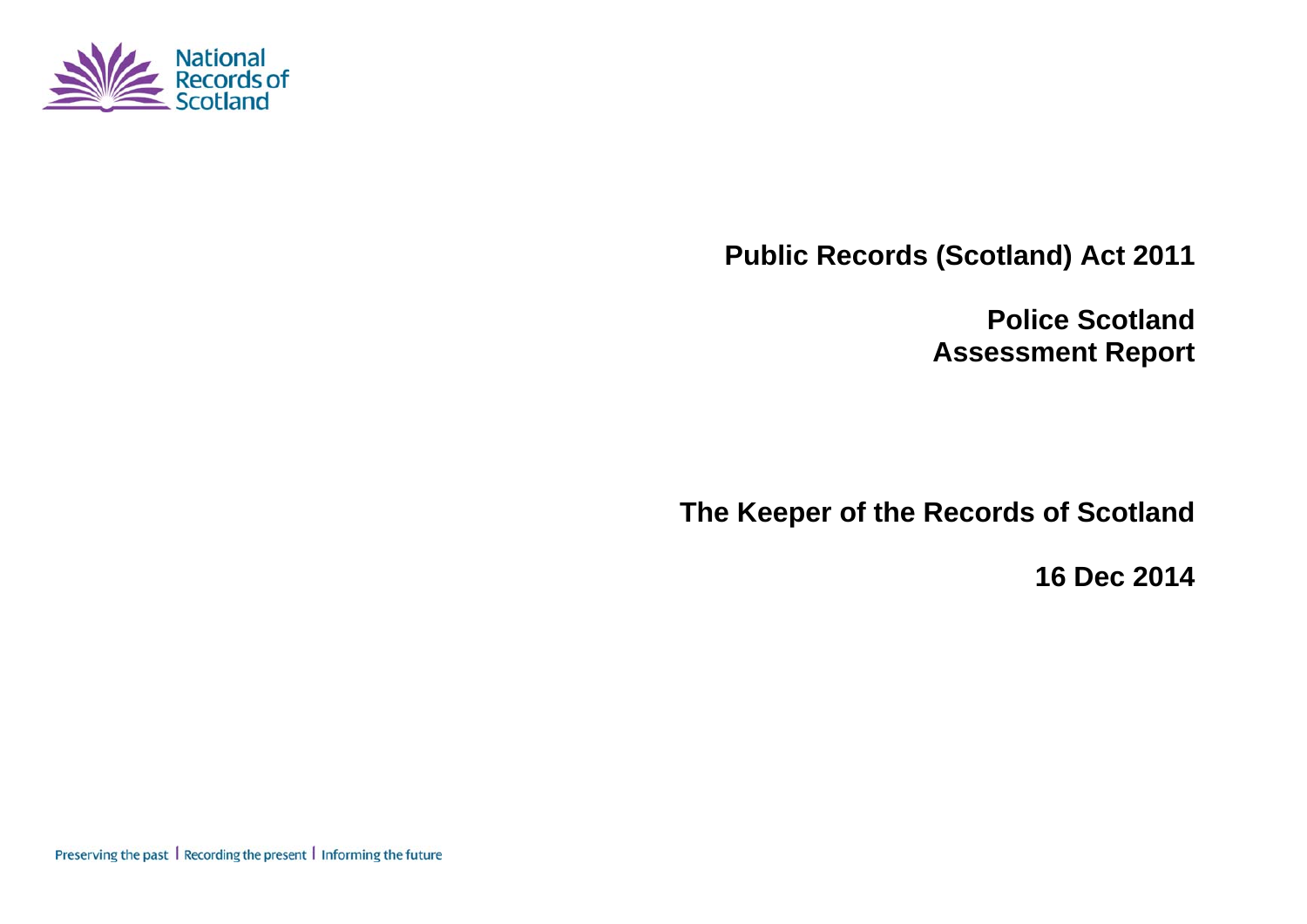## **Assessment Report**

## **Contents**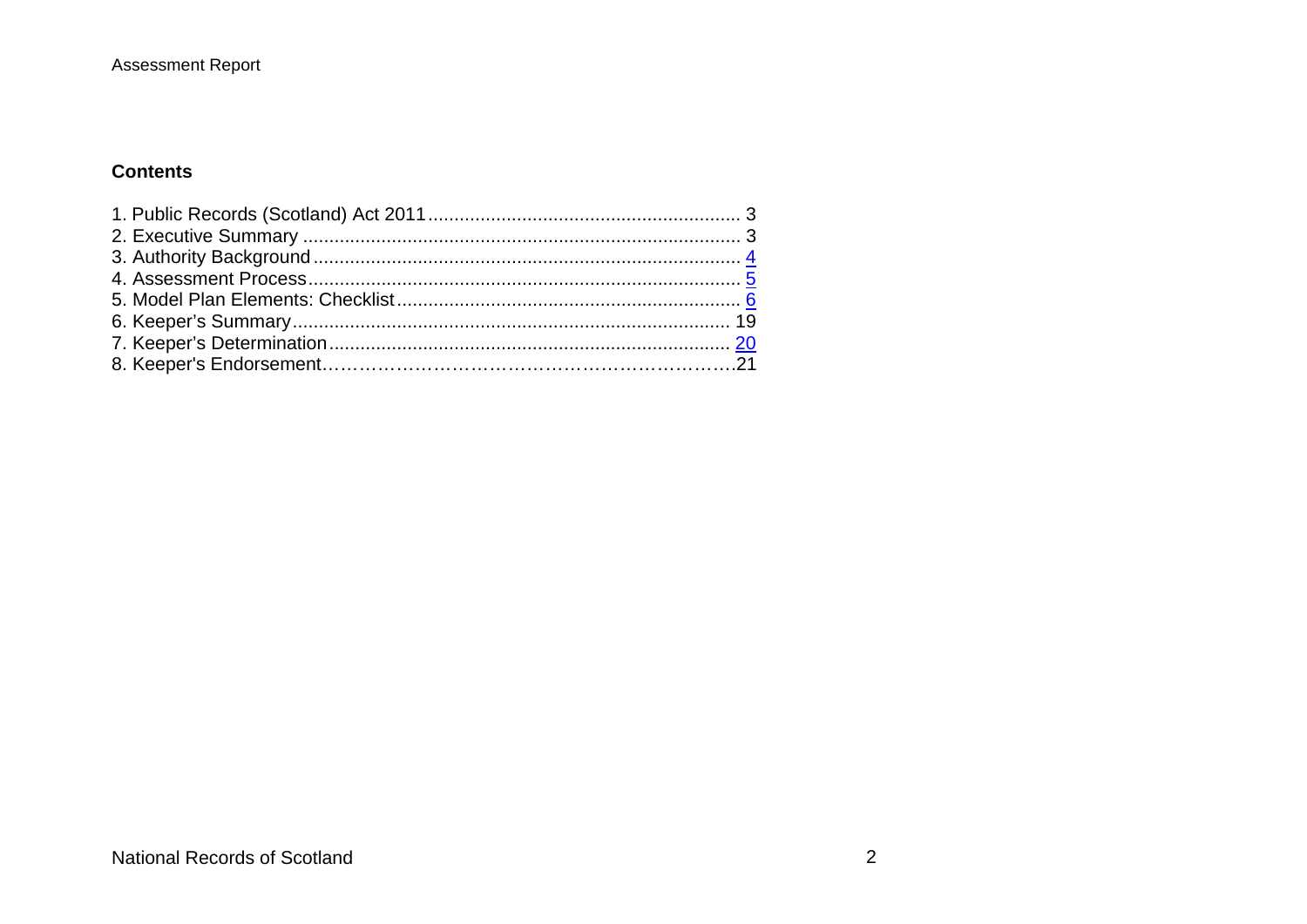# **1. Public Records (Scotland) Act 2011**

The Public Records (Scotland) Act 2011 (the Act) received Royal assent on 20 April 2011. It is the first new public records legislation in Scotland since 1937 and came fully into force on 1 January 2013. Its primary aim is to promote efficient and accountable record keeping by named Scottish public authorities.

The Act has its origins in *The Historical Abuse Systemic Review: Residential Schools and Children's Homes in Scotland 1950-1995* (The Shaw Report) published in 2007. The Shaw Report recorded how its investigations were hampered by poor record keeping and found that thousands of records had been created, but were then lost due to an inadequate legislative framework and poor records management. Crucially, it demonstrated how former residents of children's homes were denied access to information about their formative years. The Shaw Report demonstrated that management of records in all formats (paper and electronic) is not just a bureaucratic process, but central to good governance and should not be ignored. A follow-up review of public records legislation by the Keeper of the Records of Scotland (the Keeper) found further evidence of poor records management across the public sector. This resulted in the passage of the Act by the Scottish Parliament in March 2011.

The Act requires a named authority to prepare and implement a records management plan (RMP) which must set out proper arrangements for the management of its records. A plan must clearly describe the way the authority cares for the records that it creates, in any format, whilst carrying out its business activities. The RMP must be agreed with the Keeper and regularly reviewed.

# **2. Executive Summary**

This report sets out the findings of the Keeper's assessment of the RMP of Police Scotland by the Public Records (Scotland) Act 2011 Assessment Team following its submission to the Keeper on 30 September 2014*.*

The assessment considered whether the RMP of Police Scotland was developed with proper regard to the 14 elements of the Keeper's statutory Model Records Management Plan (the Model Plan) under section 8(3) of the Act, and whether in this respect it complies with it and the specific requirements of the Act.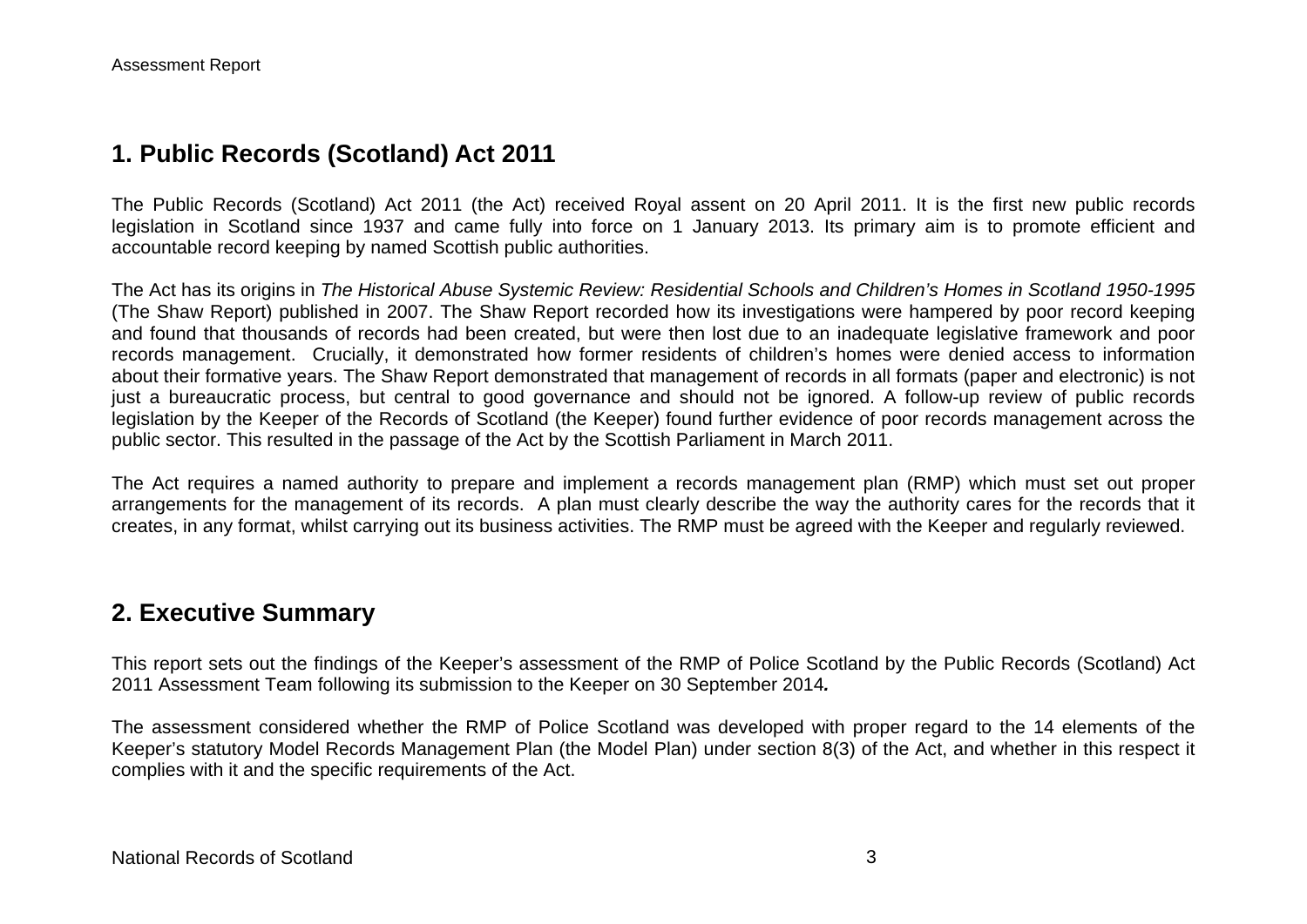The outcome of the assessment and the Keeper's decision on whether the RMP of Police Scotland complies with the Act can be found under section 7 of this report with relevant recommendations.

## **3. Authority Background**

Police Scotland was formally established on 1 April 2013 and is responsible for policing across the length and breadth of Scotland, some 28,168 square miles. The Service is led by Chief Constable Stephen House and comprises police officers, police staff and special constables who are working together to deliver the best possible policing service for the people of Scotland. The Chief Constable is supported by a command team of 4 Deputy Chief Constables, Assistant Chief Constables and 3 Directors.

Police Scotland's purpose is to improve the safety and wellbeing of people, places and communities in Scotland.

There are 14 local policing divisions, each headed by a Local Police Commander who ensures that local policing in each area is responsive, accountable and tailored to meet local needs. Each division will encompass response officers, community officers, local crime investigation, road policing, public protection and local intelligence.

The corporate interim headquarters of Police Scotland is based at Tulliallan in Fife which is also where the Scottish Police College is based, the training home of Police Scotland.

Police Scotland took over responsibility for policing in Scotland from the eight former police forces, the Scottish Crime and Drug Enforcement Agency and the Association of Chief Police Officers in Scotland.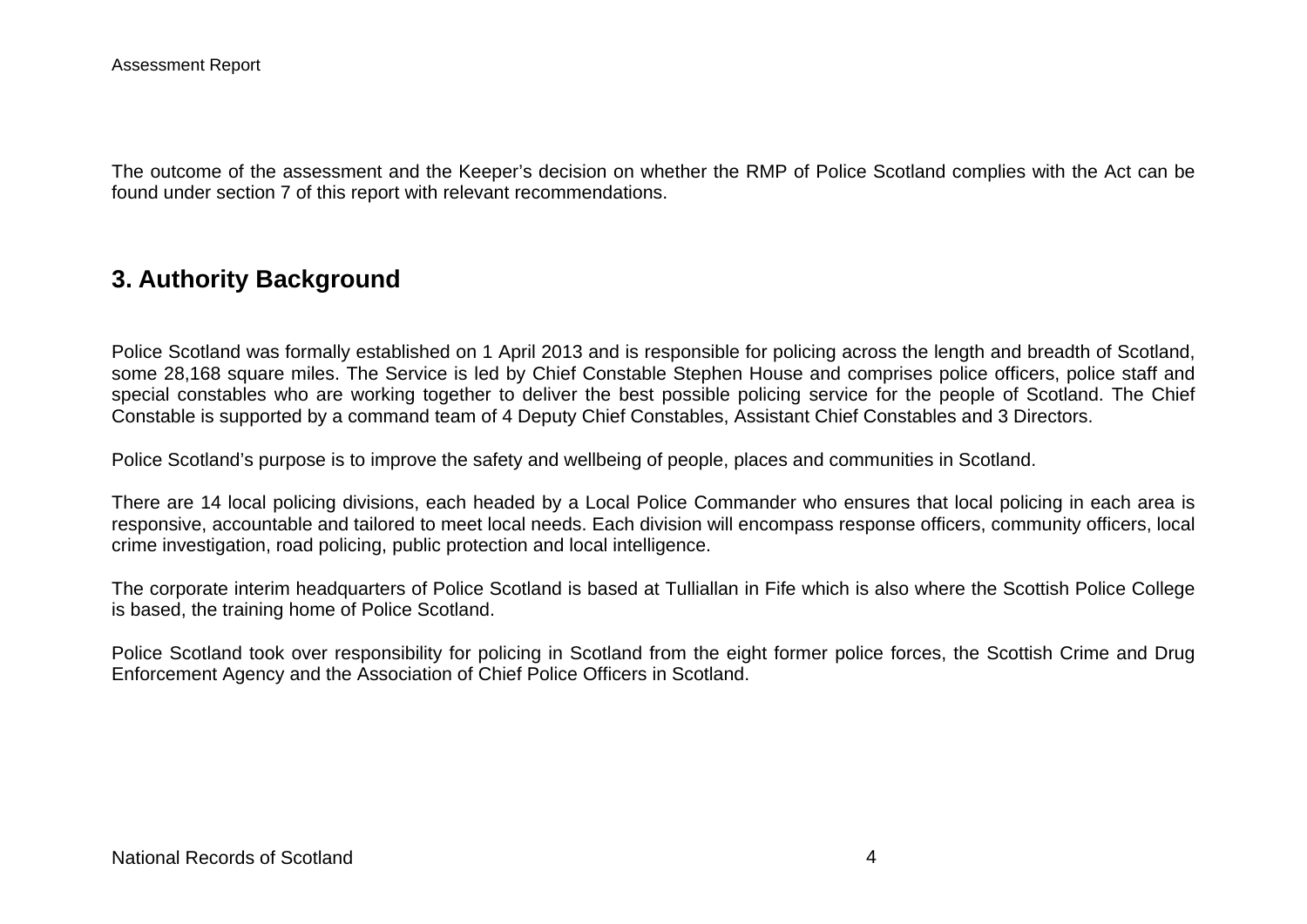## **4. Keeper's Assessment Process**

The RMP was assessed by the Public Records (Scotland) Act Assessment Team on behalf of the Keeper. Assessors used the checklist elements listed in section 5, to establish whether Police Scotland's RMP was developed with proper regard to the elements of the Model Plan and is compliant with the Act. The assessment also considered whether there was sufficient supporting evidence of such compliance.

#### **Key:**

| G | The Keeper agrees this<br>element of an<br>authority's plan. | The Keeper agrees this<br>element of an authority's<br>plan as an 'improvement<br>model'. This means that<br>he is convinced of the<br>authority's commitment to<br>closing a gap in<br>provision. He will request<br>that he is updated as<br>work on this element | There is a serious<br>gap in provision<br>for this element<br>with no clear<br>explanation of how<br>this will be<br>addressed. The<br>Keeper may<br>choose to return<br>the RMP on this |
|---|--------------------------------------------------------------|---------------------------------------------------------------------------------------------------------------------------------------------------------------------------------------------------------------------------------------------------------------------|------------------------------------------------------------------------------------------------------------------------------------------------------------------------------------------|
|   |                                                              | progresses.                                                                                                                                                                                                                                                         | basis.                                                                                                                                                                                   |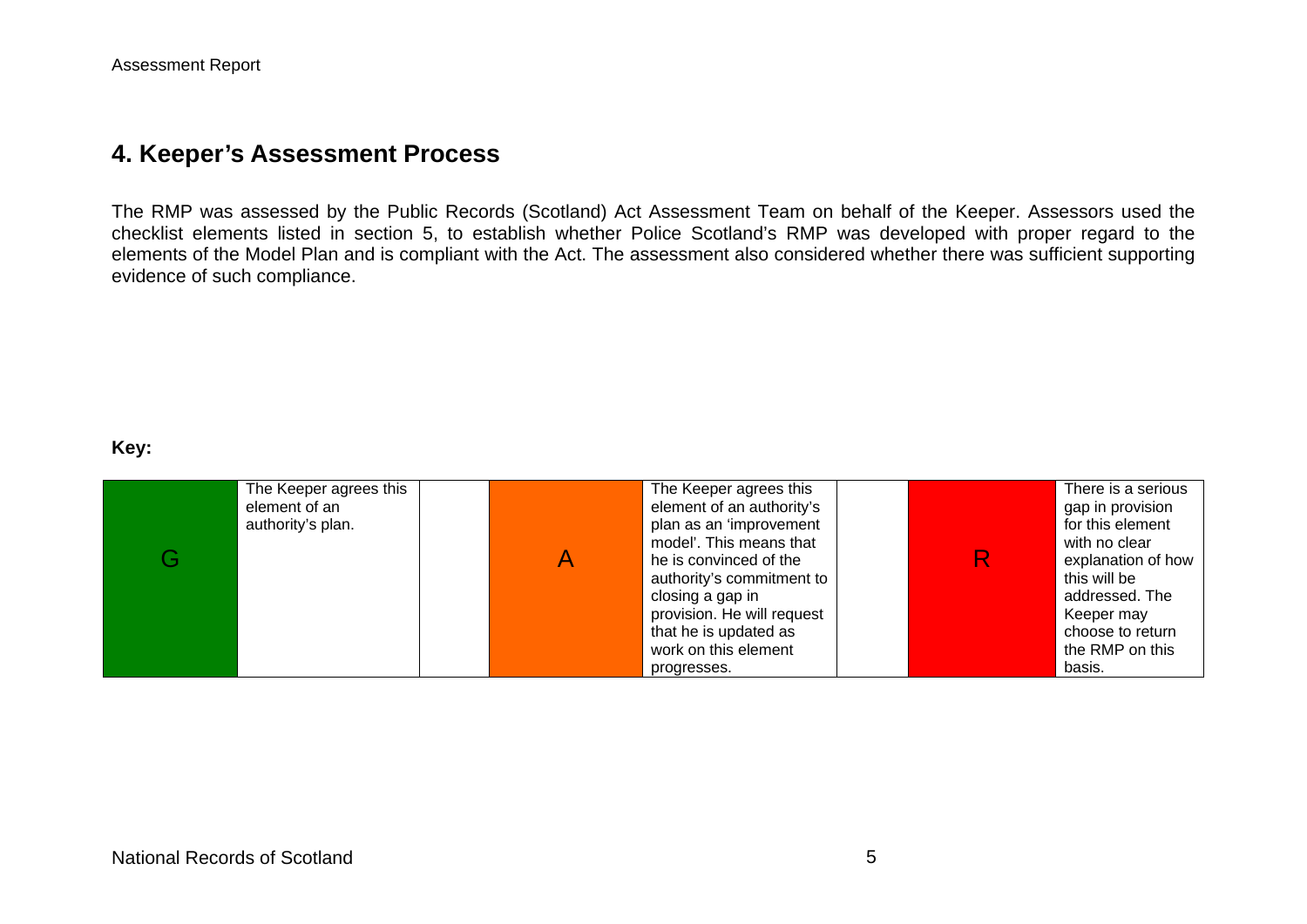# **5. Model Plan Elements: Checklist**

| <b>Element</b>                                 | <b>Present</b> | <b>Evidence</b> | <b>Notes</b>                                                                                                                                                                                                                                                                                                                                                                                 |
|------------------------------------------------|----------------|-----------------|----------------------------------------------------------------------------------------------------------------------------------------------------------------------------------------------------------------------------------------------------------------------------------------------------------------------------------------------------------------------------------------------|
| 1. Senior<br>Officer<br>Compulsory<br>element  | G              | G               | The senior officer responsible for records management within Police Scotland (PS)<br>has been named as Deputy Chief Constable (Designate) Neil Richardson. Mr<br>Richardson is the Senior Information Risk Owner (SIRO) for PS. He is supported in<br>this by the four Assistant Chief Constables and four Executive Directors who are<br>Information Asset Owners for their relevant areas. |
|                                                |                |                 | Mr Richardson Chairs the Corporate Governance Board. The Information Asset<br>Owners also sit on the Board, which was established in May 2014 and sits quarterly.<br>Its purpose is to consider the levels of information risk facing PS as well as<br>assessing records management provisions.                                                                                              |
|                                                |                |                 | This is evidenced by a letter from Mr Richardson accompanying the submission of<br>PS's Records Management Plan (RMP) (Evidence 1.1).                                                                                                                                                                                                                                                        |
|                                                |                |                 | The Keeper agrees that Mr Richardson is an appropriate individual to take senior<br>responsibility for records management.                                                                                                                                                                                                                                                                   |
| 2. Records<br>Manager<br>Compulsory<br>element | G              | G               | Head of Information Management, Iain Gray, has been identified in the letter<br>(Evidence 1.1) from Mr Richardson (see Element 1) as the individual responsible for<br>the day-to-day operation of records management within PS.                                                                                                                                                             |
|                                                |                |                 | Mr Gray reports information management issues to the Corporate Governance<br>Board.                                                                                                                                                                                                                                                                                                          |
|                                                |                |                 | The Role Profile and Job Description of Mr Gray have been submitted as evidence<br>(Evidence 2.1). It states that Mr Gray is responsible for developing, implementing                                                                                                                                                                                                                        |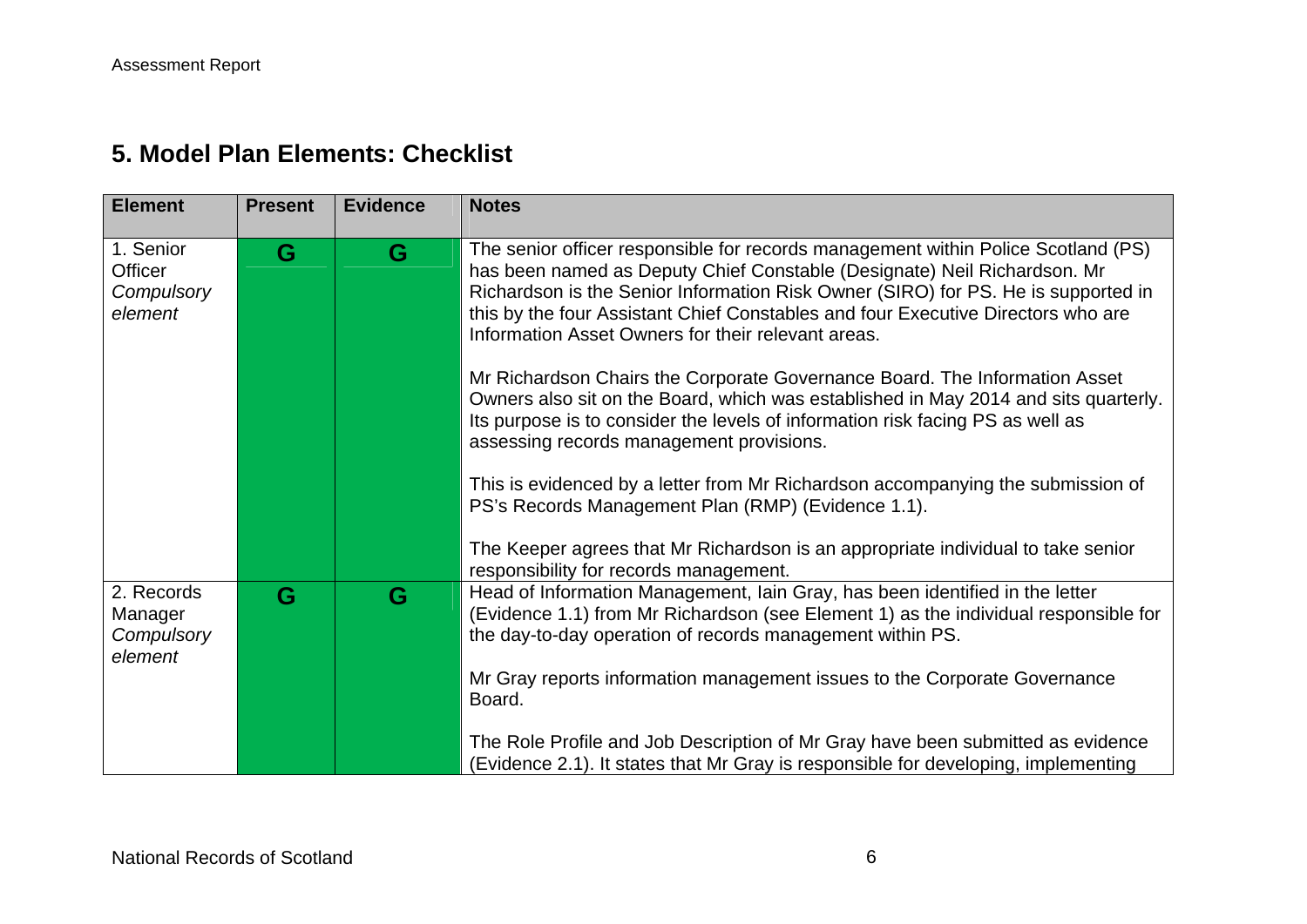|                                    |   |   | and monitoring an Information Management Strategy and information management<br>policies to meet the business requirements and legal obligations on Police Scotland.<br>The Role Profile and Job Description also set out where Mr Gray appears on the<br>Organisational Chart of the Information Management area of business within PS.<br>The Keeper agrees that Mr Gray is an appropriate individual to take operational<br>responsibility of records management.                                                                                                                                                                                                                                                        |
|------------------------------------|---|---|-----------------------------------------------------------------------------------------------------------------------------------------------------------------------------------------------------------------------------------------------------------------------------------------------------------------------------------------------------------------------------------------------------------------------------------------------------------------------------------------------------------------------------------------------------------------------------------------------------------------------------------------------------------------------------------------------------------------------------|
| 3. Policy<br>Compulsory<br>element | G | G | PS have submitted their Records Management Policy (Evidence 3.1). The Policy<br>sets out PS's strategic approach to records management, showing their<br>commitment to managing the records they create and receive as well as outlining<br>the roles and responsibilities of staff for adhering to the policy. Evidence 3.2 shows<br>that the policy has been approved by the SIRO (see Element 1).<br>The Policy is intended to be a high level document supported by a suite of standard<br>operating procedures. These are:                                                                                                                                                                                             |
|                                    |   |   | Record Retention standard operating procedure (Evidence 3.3) – this document<br>sets out the procedures for determining the retention periods applied to types of<br>records created by PS. This is a very detailed practical document. It also highlights<br>the requirement under the s.61 Code of Practice of the Freedom of Information<br>(Scotland) Act 2002 to keep a record of records that are destroyed. The document<br>also recognises the differing practices that were in place in the territorial forces prior<br>to reorganisation in 2013 and the difficulties in standardising practice across the<br>new organisation.<br>Secure Destruction and Disposal of Data standard operating procedure (Evidence |
|                                    |   |   | 3.4) – sets out the practical procedures for ensuring that paper records, hardware<br>and electronic storage devices are securely disposed of to appropriate standards.                                                                                                                                                                                                                                                                                                                                                                                                                                                                                                                                                     |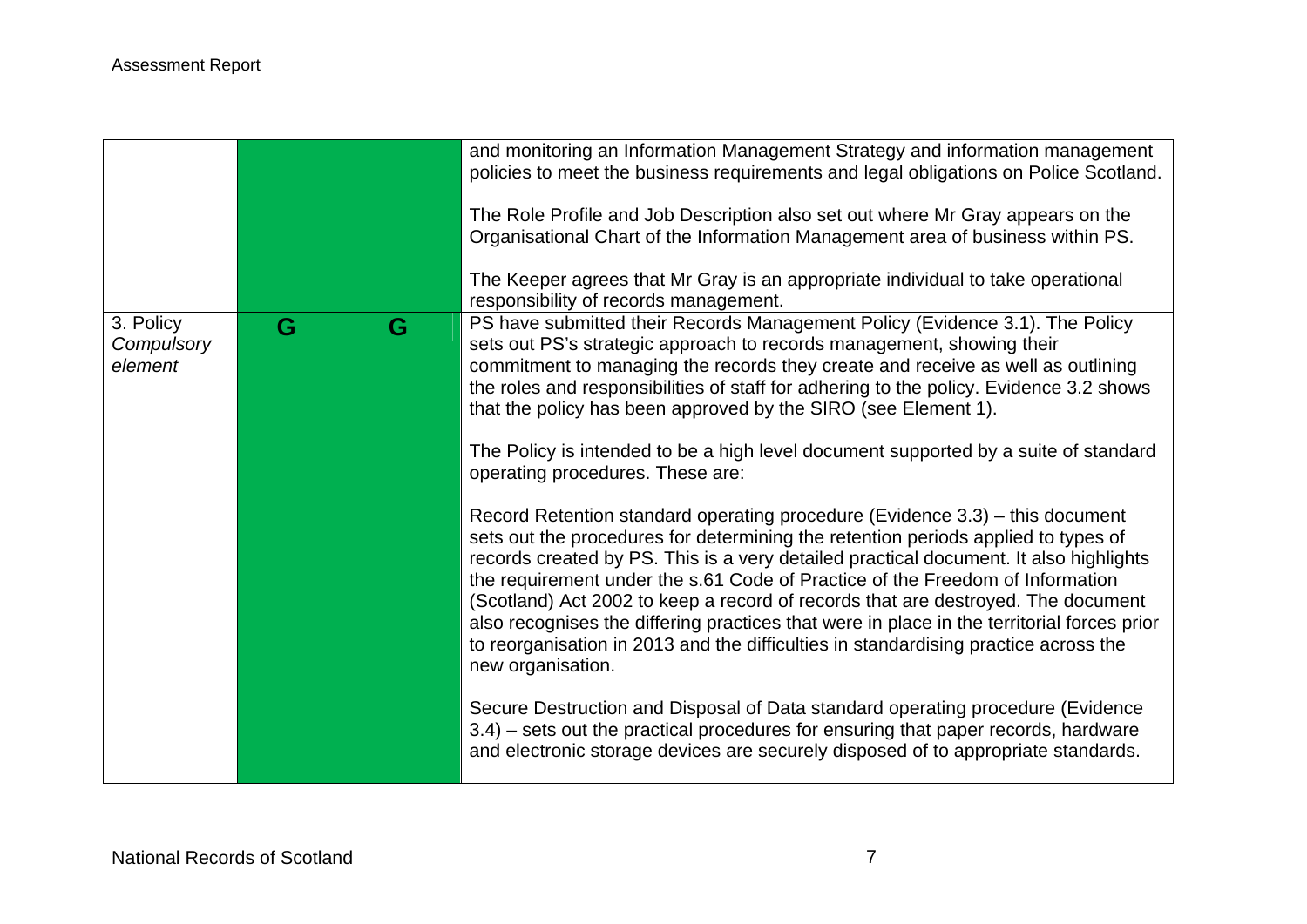|                               |   |   | ICT Systems Development standard operating procedure (Evidence 3.5) -<br>highlights the need to incorporate information management requirements into<br>planning for new ICT systems/projects.                                                                                                                                  |
|-------------------------------|---|---|---------------------------------------------------------------------------------------------------------------------------------------------------------------------------------------------------------------------------------------------------------------------------------------------------------------------------------|
|                               |   |   | Management of Records standard operating procedure (Evidence 3.6) – provides<br>staff guidance on records management principles such as file naming conventions,<br>version control, management of drives and email management.                                                                                                 |
|                               |   |   | Storage of Records standard operating procedure (Evidence 3.7) – sets out<br>guidelines for storage of paper records.                                                                                                                                                                                                           |
|                               |   |   | Also submitted as evidence is the Information Management Policy Framework<br>(Evidence 3.8) which is a useful document bringing together the different strands of<br>information management within PS.                                                                                                                          |
|                               |   |   | The Policy and associated standard operating procedures, policies and guidance<br>are available to all staff on the guidance section of the PS intranet.                                                                                                                                                                        |
|                               |   |   | Several of the standard operating procedure documents have appendices which<br>detail the different practices used by the predecessor organisations of PS. The<br>Keeper notes this approach is appropriate as PS moves towards standardisation of<br>its procedures.                                                           |
|                               |   |   | The Keeper agrees that a corporate approach towards records management is<br>outlined in the Records Management Policy and this is supported by appropriate<br>procedural documents.                                                                                                                                            |
| 4. Business<br>Classification | A | A | PS has submitted evidence of classification schemes from predecessor bodies<br>(ACPOS and Strathclyde Police, Evidence 4.1 and 4.2 respectively). This shows<br>that some kind of classification was in place until PS came into being in 2013. These<br>are still in operation until a standardised approach can be developed. |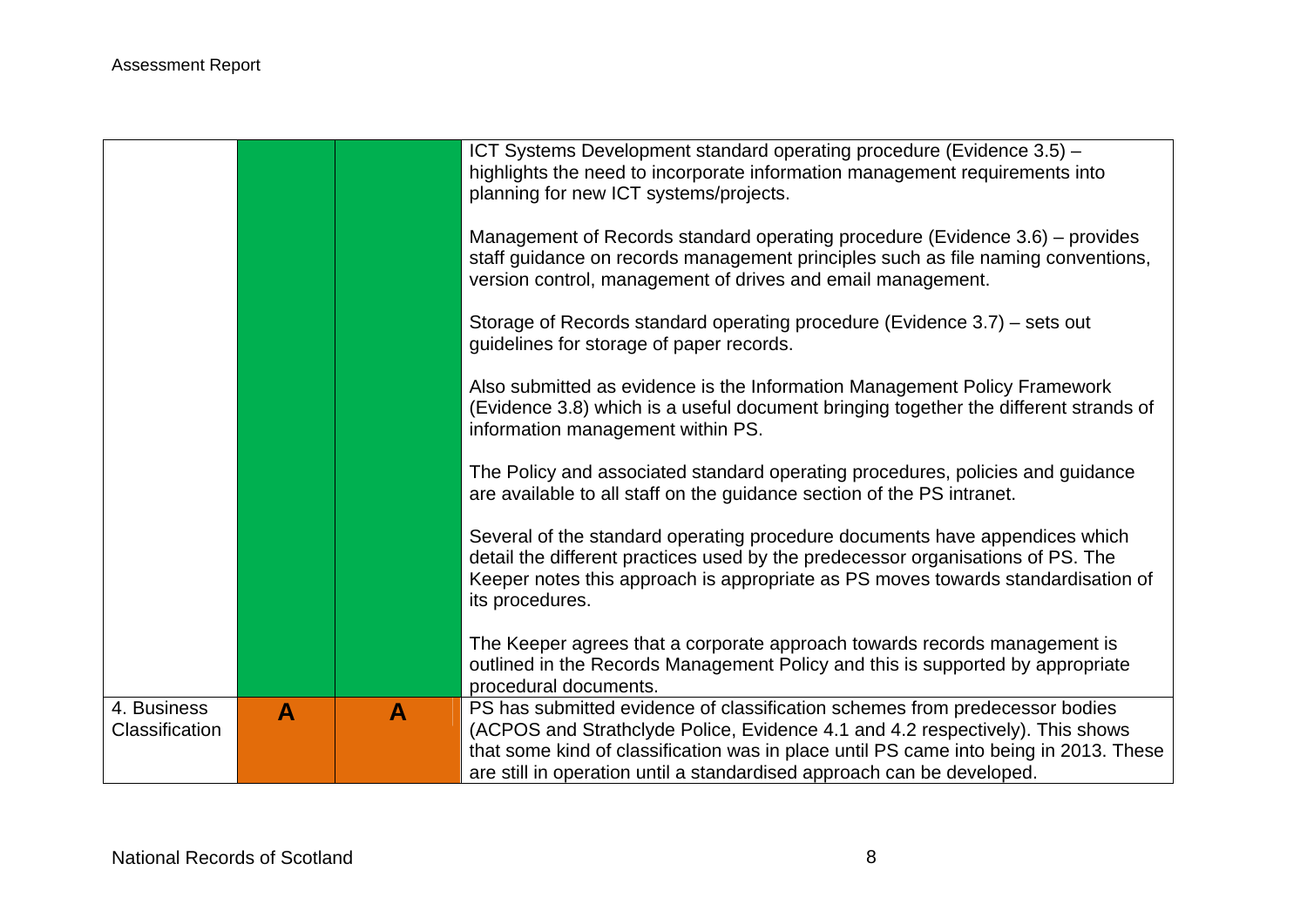|                          |   |   | Work is ongoing in streamlining the functions of PS and the Scottish Police Authority<br>and until that work is finalised PS is unable to fully identify the functions it will be<br>required to undertake.                                                                                                                                                                      |
|--------------------------|---|---|----------------------------------------------------------------------------------------------------------------------------------------------------------------------------------------------------------------------------------------------------------------------------------------------------------------------------------------------------------------------------------|
|                          |   |   | Proposals have been made, and accepted by the Senior Leadership Board<br>(Evidence 4.3 and 4.4), to appoint 6 Assistant Chief Constables and 4 Executive<br>Directors as Information Asset Owners (IAOs). PS proposes that its classification<br>scheme is based on the portfolio areas of the IAOs as this functional structure<br>should be more stable than a divisional one. |
|                          |   |   | PS has stated that none of PS's functions are carried out by a third party. Support<br>services provided to PS are done so on a contractual basis and, as part of a review<br>of these contracts, they will include relevant provisions for data processing and<br>records management. The Keeper commends this approach.                                                        |
|                          |   |   | The RMP states that progress towards developing the classification scheme will be<br>reviewed annually and that the Keeper will be kept informed of this. The Keeper<br>commends this approach.                                                                                                                                                                                  |
|                          |   |   | The Keeper can agree this element on an 'improvement model' basis provided he is<br>kept informed of progress towards developing a business classification scheme.                                                                                                                                                                                                               |
| 5. Retention<br>schedule | G | G | As evidence, PS has submitted their Record Retention standard operating<br>procedure (Evidence 3.3). This document sets out the procedures for determining                                                                                                                                                                                                                       |
|                          |   |   | the retention periods applied to types of records created by PS. This is a very<br>detailed practical document. It also highlights the requirement under the s.61 Code                                                                                                                                                                                                           |
|                          |   |   | of Practice of the Freedom of Information (Scotland) Act 2002 to keep a record of<br>records that are destroyed. The document also recognises the differing practices<br>that were in place in the territorial forces prior to reorganisation in 2013 and the<br>difficulties in standardising practice across the new organisation. The geographical                            |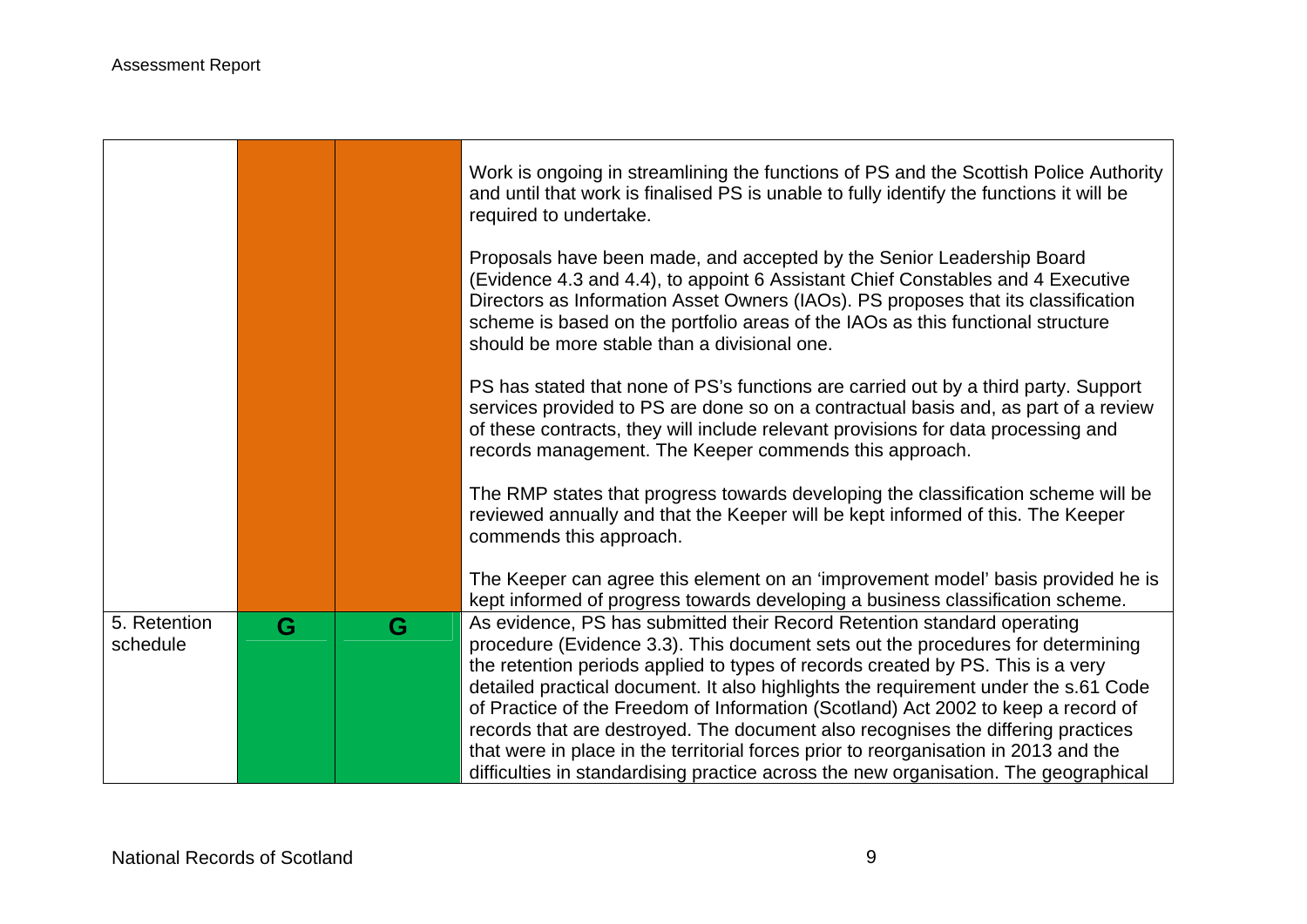|                                                         |   |   | appendices set out the variations in practice.                                                                                                                                                                                                                                                                                                                                                                                                                                   |
|---------------------------------------------------------|---|---|----------------------------------------------------------------------------------------------------------------------------------------------------------------------------------------------------------------------------------------------------------------------------------------------------------------------------------------------------------------------------------------------------------------------------------------------------------------------------------|
|                                                         |   |   | Also submitted is an example of the regular destruction (Evidence 5.1) that takes<br>place using the retention schedule as a basis.                                                                                                                                                                                                                                                                                                                                              |
|                                                         |   |   | The Record Retention standard operating procedure is available to staff on PS's<br>intranet system. The retention schedule within the document will be kept under<br>review to ensure it meets the needs of PS.                                                                                                                                                                                                                                                                  |
|                                                         |   |   | The RMP states that the procedures for recording the disposal of records will be<br>standardised and distributed to staff as a standard operating procedure.                                                                                                                                                                                                                                                                                                                     |
|                                                         |   |   | The RMP also states that the schedule will be reviewed annually to ensure that it is<br>fit for purpose and any changes will be intimated to the Keeper.                                                                                                                                                                                                                                                                                                                         |
|                                                         |   |   | The Keeper agrees that PS has an operational retention schedule in place and<br>welcomes the commitment to continually review this as the organisation continues<br>to standardise its policies, practices and procedures.                                                                                                                                                                                                                                                       |
| 6. Destruction<br>Arrangements<br>Compulsory<br>element | G | G | The current arrangements for the secure destruction of PS records are presently<br>under review. PS has inherited a range of different contractual arrangements for the<br>confidential destruction of information from legacy forces and these comprise the<br>current arrangements until the review has been completed.                                                                                                                                                        |
|                                                         |   |   | Paper<br>PS has submitted a sample of evidence showing that arrangements are in place to<br>securely destroy paper records at the end of their lifecycle. Submitted as evidence<br>are the agreement between the former territorial police force of Tayside Police (now<br>Tayside Division) and a commercial paper shredding firm (Evidence 6.3) and<br>destruction certificates confirming the destruction of paper records at stations in the<br>Tayside area (Evidence 6.4). |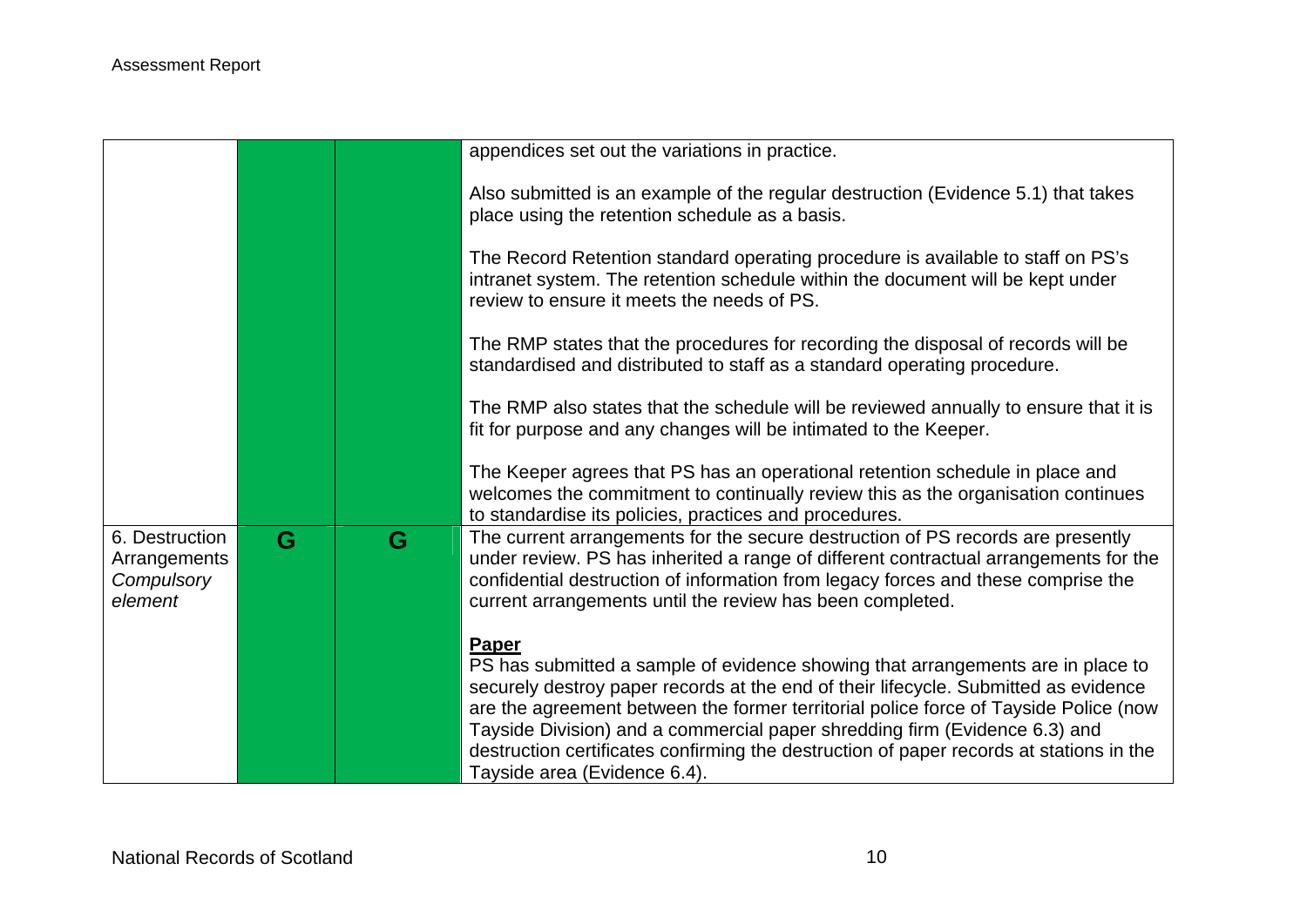|                                                       |   |              | <b>Electronic</b><br>PS has submitted evidence (Evidence 6.4) that the deletion of electronic records is<br>undertaken in a systematic and secure fashion.                                                                                                                                                                                                                                                                                                                                                                                                                                                                                                                                                        |
|-------------------------------------------------------|---|--------------|-------------------------------------------------------------------------------------------------------------------------------------------------------------------------------------------------------------------------------------------------------------------------------------------------------------------------------------------------------------------------------------------------------------------------------------------------------------------------------------------------------------------------------------------------------------------------------------------------------------------------------------------------------------------------------------------------------------------|
|                                                       |   |              | <b>Hardware</b><br>PS has submitted the Secure Disposal and Destruction of Data standard operating<br>procedure (Evidence 3.4) as evidence. This document sets out what appears to be<br>very robust procedures for securely disposing of electronic storage media, which is<br>carried out by an external contractor. Where storage media can be re-used<br>internally, secure 'sanitisation' is carried out by PS ICT department. This is done<br>using the HM Government Infosec Assurance Standard 5, Secure Sanitisation.<br>Destruction or sanitisation processes are documented so that an audit trail is<br>maintained. A sample hardware destruction certificate has been supplied (Evidence<br>$6.5$ ). |
|                                                       |   |              | <b>Back-ups</b><br>The back-up overwriting process is described in System Back-Up and Recovery<br>standard operating procedure (Evidence 10.3). This shows that the back-ups are<br>routinely overwritten, ensuring that records stored on these are disposed of.<br>The Keeper agrees that appropriate procedures are in place to ensure the secure                                                                                                                                                                                                                                                                                                                                                              |
|                                                       |   |              | destruction of records.                                                                                                                                                                                                                                                                                                                                                                                                                                                                                                                                                                                                                                                                                           |
| 7. Archiving<br>and Transfer<br>Compulsory<br>element | G | $\mathbf{A}$ | PS has submitted a Schedule of Archival Arrangements Sep 14 document<br>(Evidence 7.1) as evidence of the arrangements that are currently in place for<br>archival records created by predecessor forces and bodies. Some forces have<br>agreements in place and others need to have agreements drawn up with the                                                                                                                                                                                                                                                                                                                                                                                                 |
|                                                       |   |              | relevant local authority archive service. The RMP commits PS to updating the<br>documentation which governs the transfer arrangement to provide a more<br>standardised approach and to create documentation where none currently exists.                                                                                                                                                                                                                                                                                                                                                                                                                                                                          |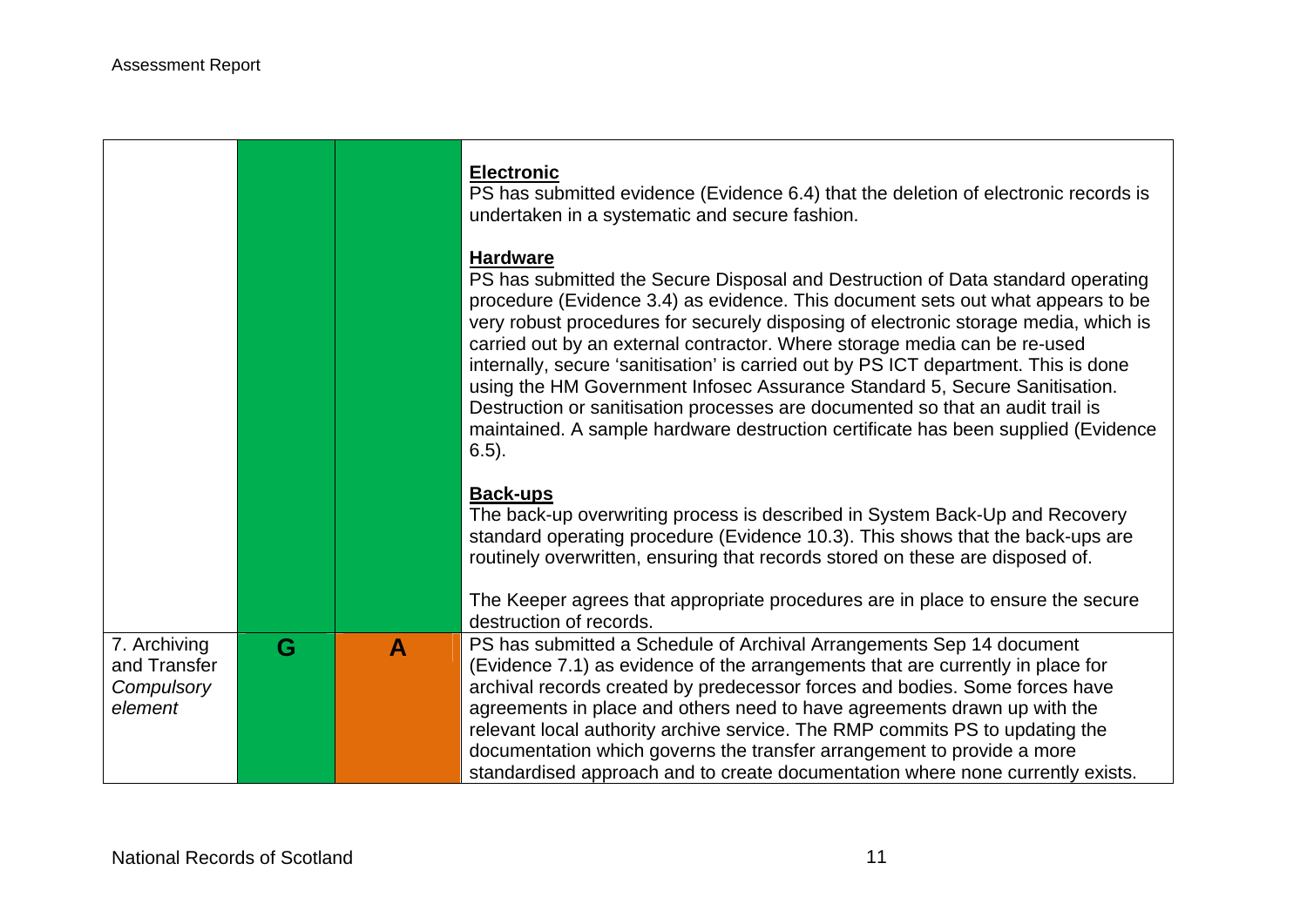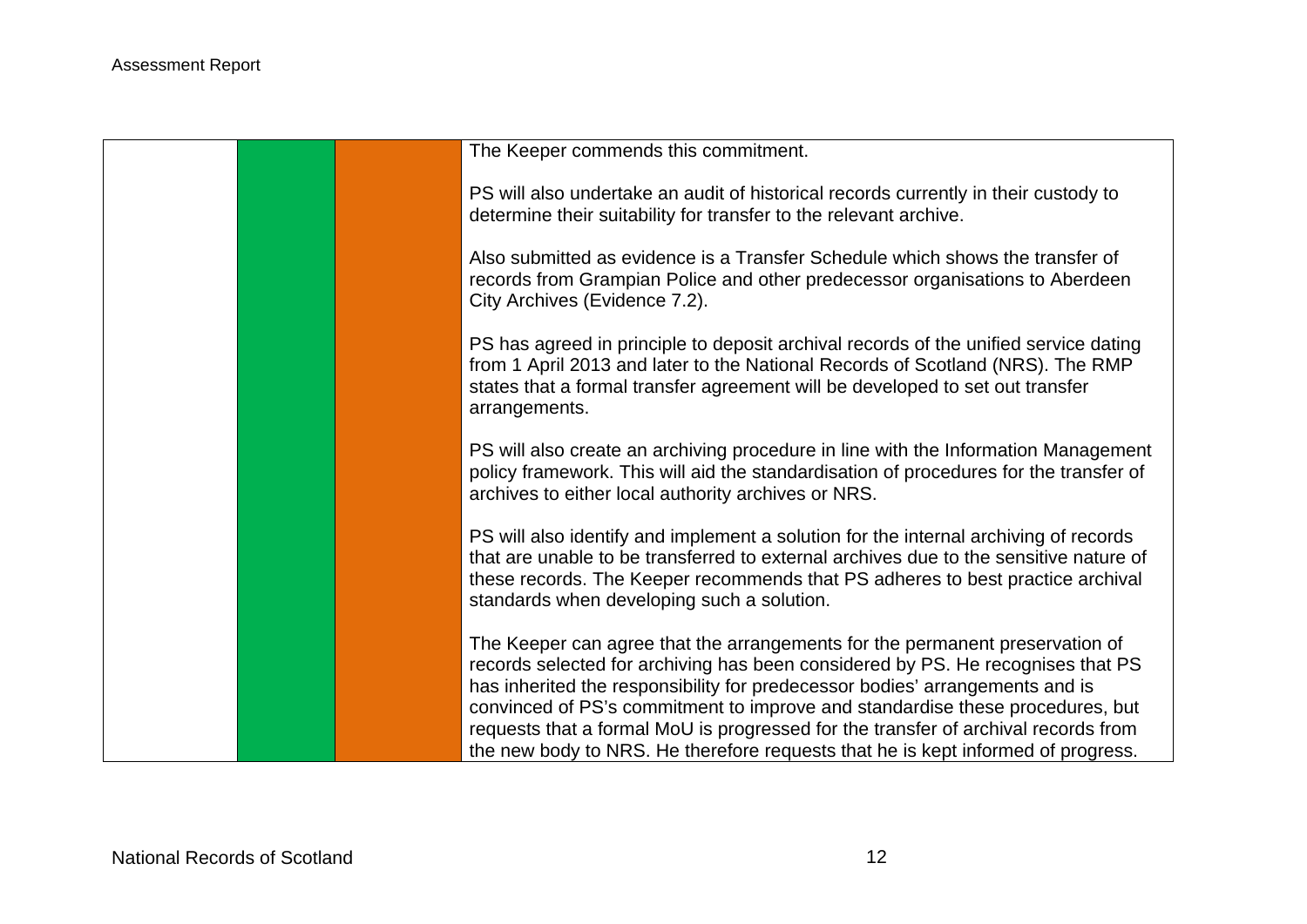| 8. Information<br>Security | G | G | PS has submitted its Information Security Policy (Evidence 8.1). This document has<br>been approved by the individual named in <b>Element 1</b> . The Policy shows PS's                                                                                                                                                                                                                                                                                                                                   |
|----------------------------|---|---|-----------------------------------------------------------------------------------------------------------------------------------------------------------------------------------------------------------------------------------------------------------------------------------------------------------------------------------------------------------------------------------------------------------------------------------------------------------------------------------------------------------|
| Compulsory                 |   |   | strategic approach to information security and is backed up by a suite of standard                                                                                                                                                                                                                                                                                                                                                                                                                        |
| element                    |   |   | operating procedures.                                                                                                                                                                                                                                                                                                                                                                                                                                                                                     |
|                            |   |   | Information Security standard operating procedure (Evidence 8.3) – sets out staff<br>responsibility for information security and procedures for ensuring information is<br>protected. There is also a commitment to training, with new inductees undergoing<br>training in information security issues and regular training thereafter. The Keeper<br>commends the commitment to regular training as this will ensure that staff have the<br>necessary skills to comply with the policies and procedures. |
|                            |   |   | Email and Internet Security standard operating procedure (Evidence 8.4) – this sets<br>out the guidelines for PS staff using email and internet system. It also highlights the<br>importance of not using the email system as a storage area for corporate records.                                                                                                                                                                                                                                       |
|                            |   |   | ICT User Access and Security standard operating procedure (Evidence 8.5) -<br>details the arrangements for ensuring security of access to PS systems. Includes<br>the procedures for disabling access to systems when staff leave or retire.                                                                                                                                                                                                                                                              |
|                            |   |   | Mobile Data and Remote Working standard operating procedure (Evidence 8.6) -<br>this document sets out the procedures to be followed when using mobile devices,<br>storage or working outside the office.                                                                                                                                                                                                                                                                                                 |
|                            |   |   | Security Incident Reporting and Management standard operating procedure<br>(Evidence 8.7) – this document describes the procedures to be undertaken in the<br>event of a breach of security.                                                                                                                                                                                                                                                                                                              |
|                            |   |   | The policy and associated procedures are available to all staff through the PS<br>intranet system. These will be reviewed as part of a larger review once the new                                                                                                                                                                                                                                                                                                                                         |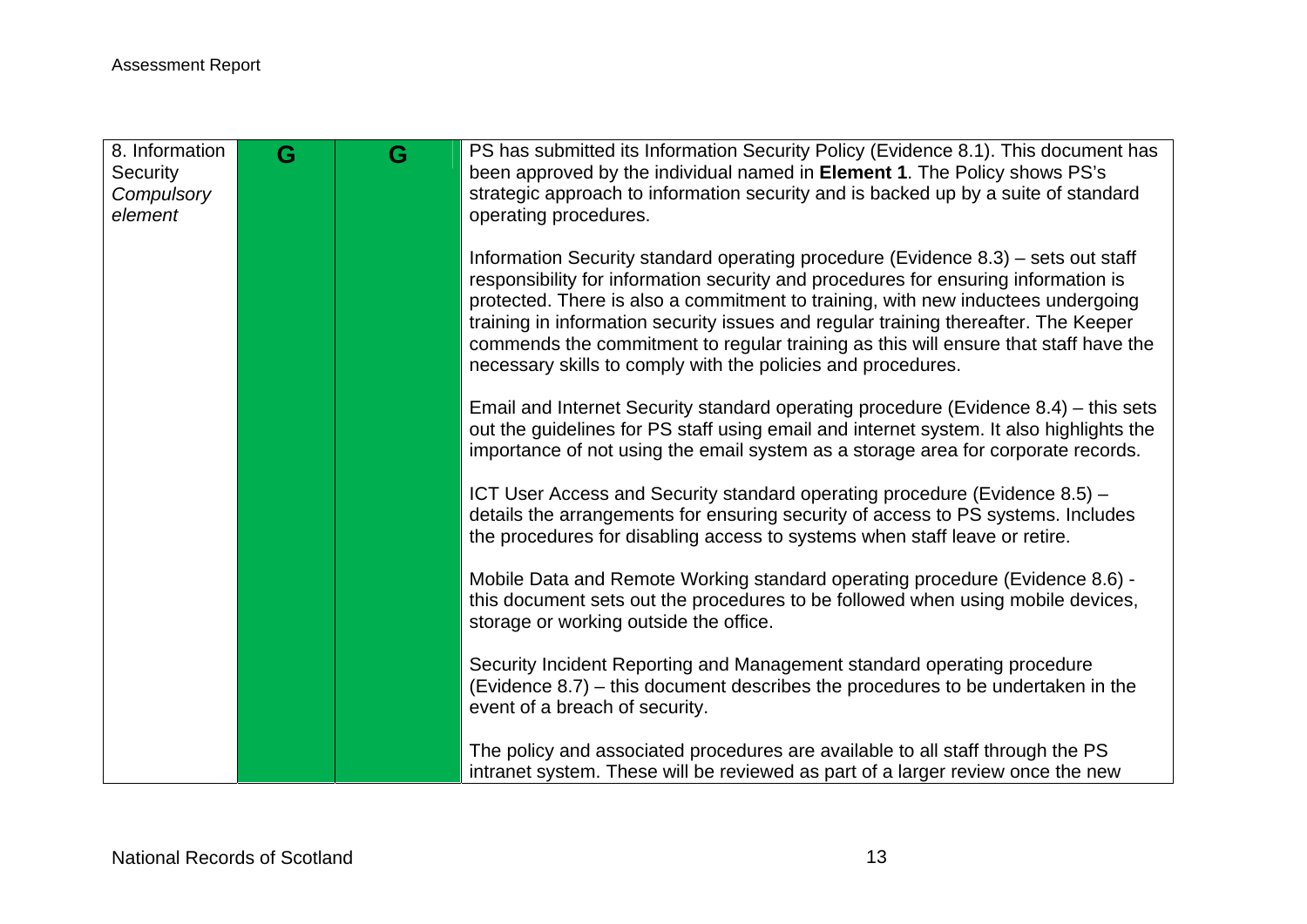|                       |   |   | information management staff structure. Any changes to these will be intimated to<br>the Keeper as part of the annual review of the RMP. A report on information<br>assurance, which will included information security assessments, will be submitted<br>to the Corporate Governance Board.<br>PS has submitted a robust policy document which outlines the strategic approach to<br>information security. This is thoroughly supported by a suite of standard operating<br>procedures which clearly set out the steps to be followed in ensuring the security of |
|-----------------------|---|---|--------------------------------------------------------------------------------------------------------------------------------------------------------------------------------------------------------------------------------------------------------------------------------------------------------------------------------------------------------------------------------------------------------------------------------------------------------------------------------------------------------------------------------------------------------------------|
| 9. Data<br>Protection | G | G | information created and held by PS.<br>PS has submitted their Data Protection Policy (Evidence 9.1). This provides PS's<br>strategic approach to Data Protection and is backed up by practical procedural<br>documents.                                                                                                                                                                                                                                                                                                                                            |
|                       |   |   | Subject Access Requests standard operating procedure (Evidence 9.3) -<br>establishes the procedures for dealing with subject access requests.                                                                                                                                                                                                                                                                                                                                                                                                                      |
|                       |   |   | Information Sharing Protocols standard operating procedure (Evidence 9.4) – sets<br>out the procedures to be followed when creating an information sharing protocol.                                                                                                                                                                                                                                                                                                                                                                                               |
|                       |   |   | Also supplied is evidence of PS's registration with the Information Commissioner's<br>Office (Evidence 9.5).                                                                                                                                                                                                                                                                                                                                                                                                                                                       |
|                       |   |   | Induction training is also provided to new members of staff. The notes of the<br>induction training have been supplied as evidence (Evidence 9.6). The Keeper<br>commends this commitment to providing practical training on Data Protection<br>issues.                                                                                                                                                                                                                                                                                                            |
|                       |   |   | Prior to being able to access any PS information system, staff have to acknowledge<br>a statement of their Data Protection responsibilities.                                                                                                                                                                                                                                                                                                                                                                                                                       |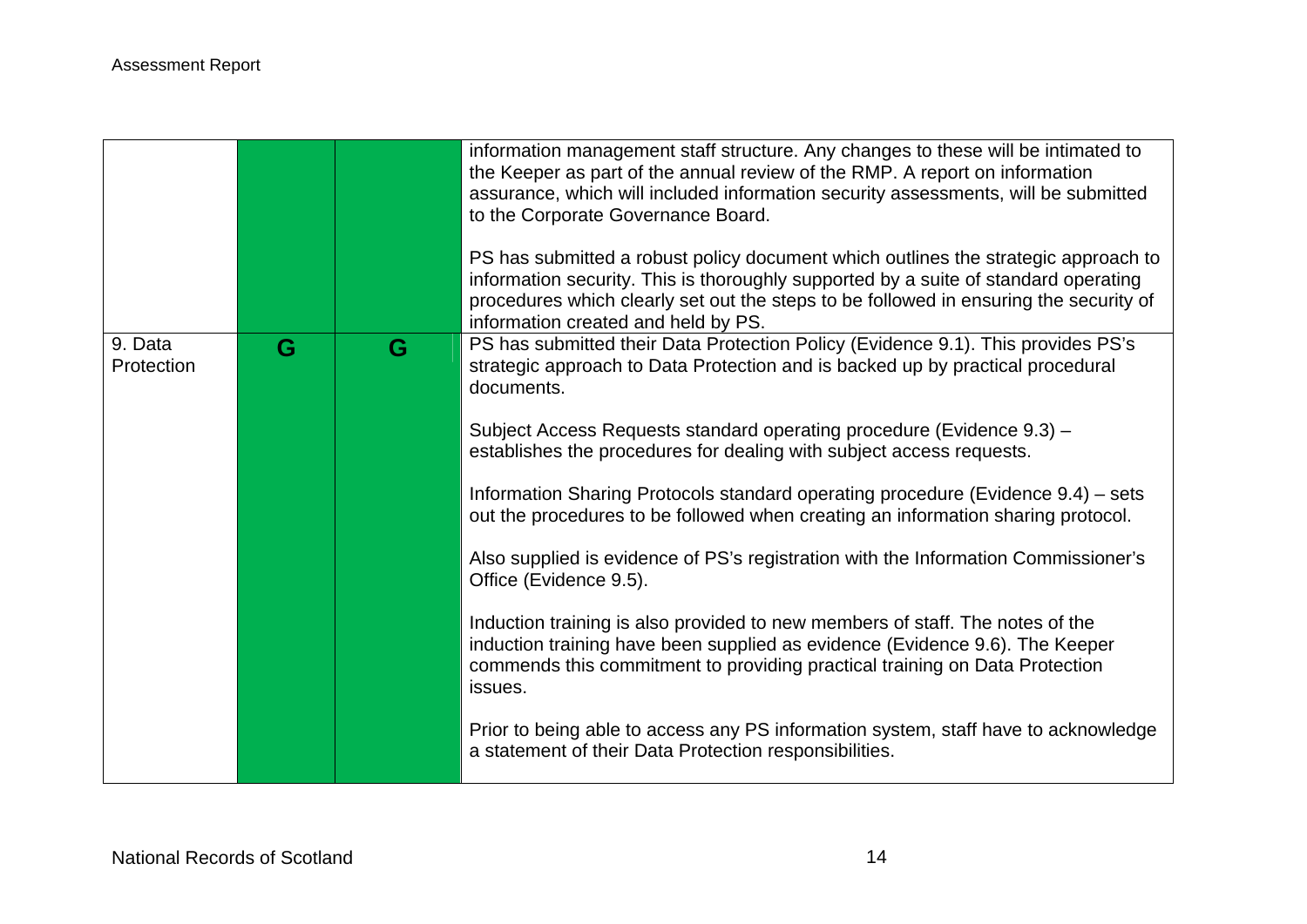|                                                    |   |   | PS has also submitted links to an Information Charter section of their website and to<br>a Data Protection area. This clearly indicates to PS's stakeholders how they<br>approach Data Protection. The Keeper commends this approach.<br>PS intends to review these policies and procedures in line with a wider review of<br>information management policies and procedures. Any changes to these will be<br>intimated to the Keeper. Issues of data quality and the management of personal<br>information will be built into the information assurance report to the Corporate<br>Governance Board. |
|----------------------------------------------------|---|---|-------------------------------------------------------------------------------------------------------------------------------------------------------------------------------------------------------------------------------------------------------------------------------------------------------------------------------------------------------------------------------------------------------------------------------------------------------------------------------------------------------------------------------------------------------------------------------------------------------|
|                                                    |   |   | The Keeper agrees that PS is aware of its responsibilities under the Data Protection<br>Act and has very robust procedures in place in order to protect personal information.                                                                                                                                                                                                                                                                                                                                                                                                                         |
| 10. Business<br>Continuity<br>and Vital<br>Records | G | A | PS requires each Division to create and maintain its own Business Continuity Plan.<br>PS has submitted its Business Continuity Management standard operating<br>procedure (Evidence 10.1). This provides an organisation wide procedure to follow.<br>Testing of business continuity plans is scheduled to take place by March 2015.<br>Progress is monitored by the Corporate Governance Board and a report to this<br>effect has been submitted (Evidence 10.2).                                                                                                                                    |
|                                                    |   |   | PS has also submitted their back-up procedures (Evidence 10.3) and contractual<br>arrangements with a commercial document restoration company (Evidence 10.4).<br>The RMP states that vital records will be identified in partnership with Information<br>Asset Owners and incorporated into business continuity plans. PS has committed to<br>updating the Keeper on progress towards this.                                                                                                                                                                                                          |
|                                                    |   |   | The Keeper agrees that PS has processes in place to ensure that it has procedures<br>in place to enable it to resume its key functions in the event of an interruption to its<br>normal business. The Keeper accepts that there is a commitment to identifying vital<br>records and looks forward to being updated as this work progresses.                                                                                                                                                                                                                                                           |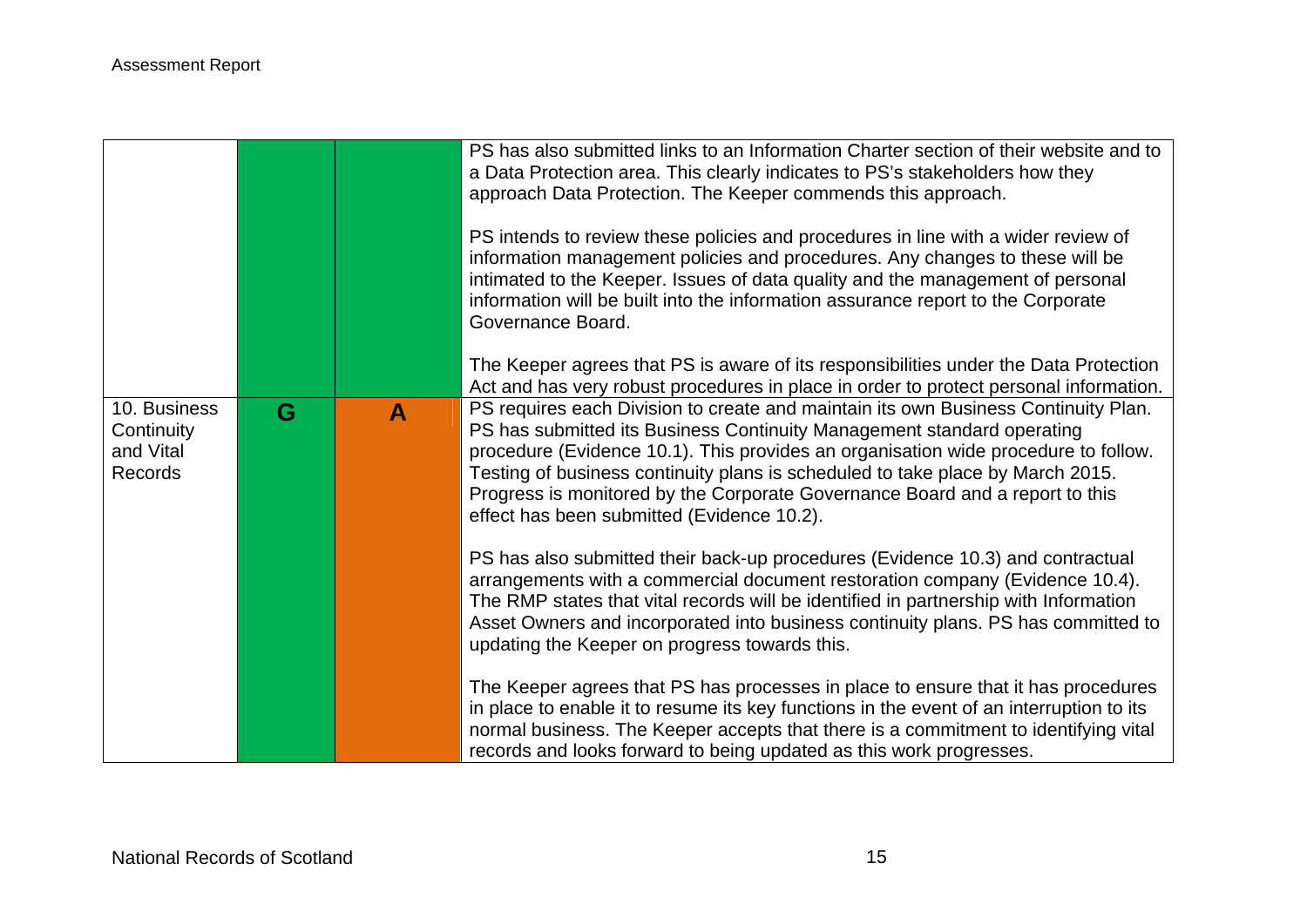| 11. Audit trail | G | $\blacktriangle$ | PS has set out its arrangements for maintaining audit trails for electronic and paper                                                                                      |
|-----------------|---|------------------|----------------------------------------------------------------------------------------------------------------------------------------------------------------------------|
|                 |   |                  | records.                                                                                                                                                                   |
|                 |   |                  | <b>Electronic records</b> – PS creates most of its electronic records on dedicated                                                                                         |
|                 |   |                  | databases. The audit trail functionality in these varies due to the differing practices<br>employed by the legacy forces. The ICT Systems Development standard operating   |
|                 |   |                  | procedure (Evidence 3.5, section 5) highlights the need to incorporate information                                                                                         |
|                 |   |                  | management requirements into planning for new records management systems.<br>Section 3 states that an Information Asset Register will be maintained by the                 |
|                 |   |                  | records manager, ensuring that an accurate record of systems in use is maintained.                                                                                         |
|                 |   |                  | The management of unstructured electronic records is set out in the Management of                                                                                          |
|                 |   |                  | Records standard operating procedure (Evidence 3.6). It provides guidance on<br>records management principles such as file naming conventions, version control,            |
|                 |   |                  | management of drives and email management. PS's Corporate Strategy 2014                                                                                                    |
|                 |   |                  | (Evidence 11.1) states that it intends to 'implement controlled electronic records and<br>documents management, subject to a suitable business case and available funding, |
|                 |   |                  | to improve access to information without compromising the effectiveness of our                                                                                             |
|                 |   |                  | information security and records management procedures.' This indicates that PS<br>intends to look at the possibility of implementing a standardised system for storing    |
|                 |   |                  | and sharing electronic information. This will form part of a wider 'gap analysis' in                                                                                       |
|                 |   |                  | information management provision. If the business case is rejected, the Keeper will<br>need to know what PS's plans are for audit trail provision for electronic records.  |
|                 |   |                  |                                                                                                                                                                            |
|                 |   |                  | Paper records - Management of Records standard operating procedure (Evidence<br>3.6) and Storage of Records standard operating procedure (Evidence 3.7) – provide          |
|                 |   |                  | staff guidance on records management principles such as file naming conventions,                                                                                           |
|                 |   |                  | version control, management of drives and email management and for the storage<br>of paper records. PS stores some of their semi-current records off-site with a           |
|                 |   |                  | commercial provider and evidence of the audit trail facilities in place have been                                                                                          |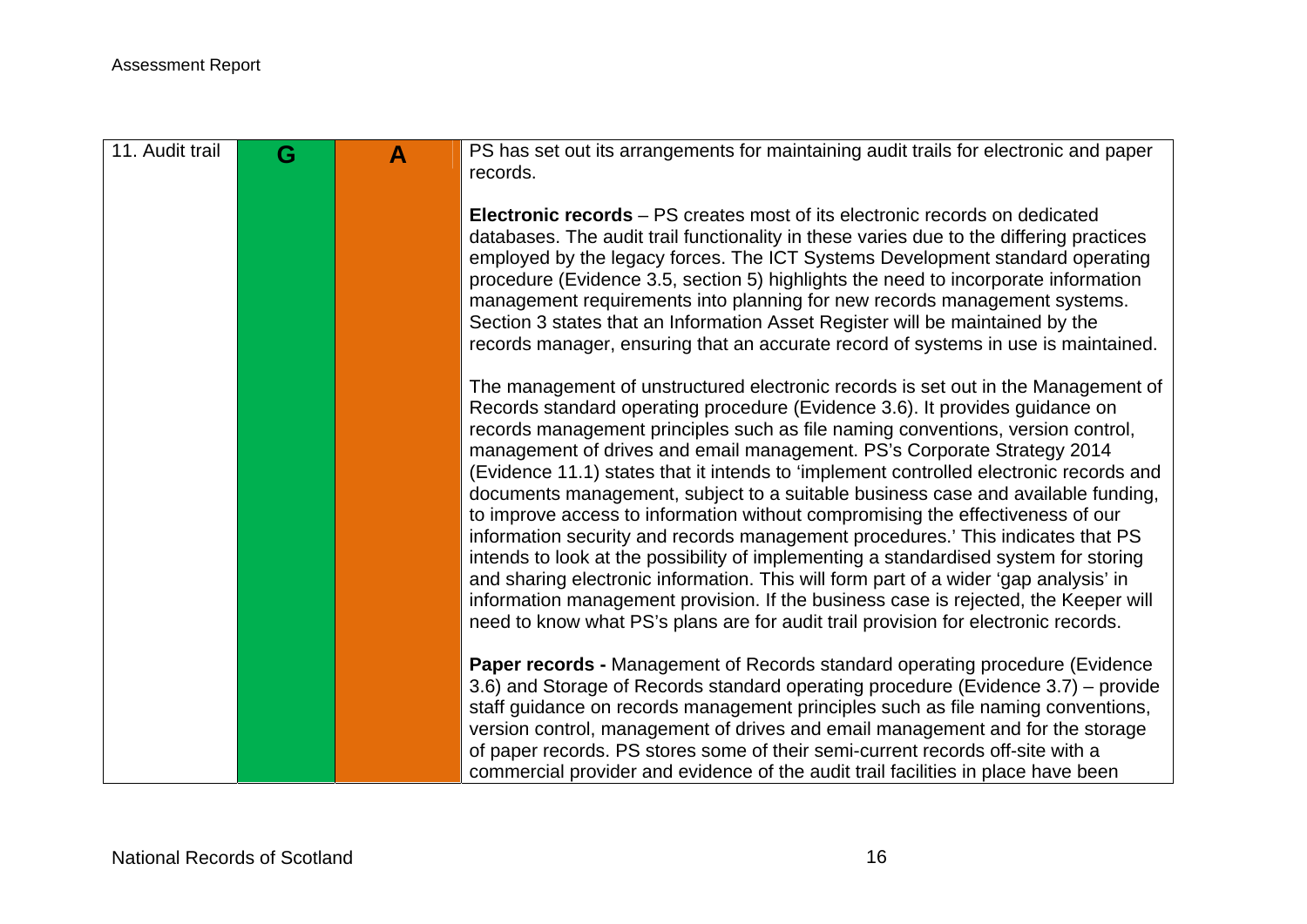|                                                                      |   |   | supplied (Evidence 11.2). Hard-copy records storage is also being reviewed and<br>audit trail provision will be considered as part of this. This review is due for<br>completion by April 2015. The Keeper requests he is kept informed of the results of<br>this review.<br>The Keeper agrees that there is some audit trail functionality in place in PS's<br>records management systems. The Keeper welcomes PS's commitment to<br>standardise this across the organisation. He can therefore agree this element on an<br>'improvement model' basis provided he is kept informed of further developments.                                                                                                     |
|----------------------------------------------------------------------|---|---|------------------------------------------------------------------------------------------------------------------------------------------------------------------------------------------------------------------------------------------------------------------------------------------------------------------------------------------------------------------------------------------------------------------------------------------------------------------------------------------------------------------------------------------------------------------------------------------------------------------------------------------------------------------------------------------------------------------|
| 12.<br>Competency<br>Framework<br>for records<br>management<br>staff | G | G | Job descriptions for the relevant staff in the Information management department<br>have been supplied (Evidence 2.1, and 12.1-12.4). These set out the corporate<br>objectives of key staff with regards to information and records management. These<br>include an organisation chart of the Information Management department showing<br>where each member of staff fits in.<br>PS is currently undertaking a consultation with regards to organisational change.<br>The RMP commits PS to informing the Keeper if there are any changes to these job<br>descriptions.<br>Training in records management is recorded in staff's Personal Plan. PS is looking<br>to standardise the methods of recording this. |
|                                                                      |   |   | The Keeper agrees that the importance of records and information management is<br>reflected in the job descriptions of relevant staff.                                                                                                                                                                                                                                                                                                                                                                                                                                                                                                                                                                           |
| 13.<br>Assessment<br>and Review                                      | G | G | PS has committed to annually reviewing the RMP and there are clear statements of<br>intent throughout the RMP to support this.<br>The Corporate Governance Board will assess progress towards meeting the                                                                                                                                                                                                                                                                                                                                                                                                                                                                                                        |
|                                                                      |   |   | development requirements highlighted in the RMP on a quarterly basis,                                                                                                                                                                                                                                                                                                                                                                                                                                                                                                                                                                                                                                            |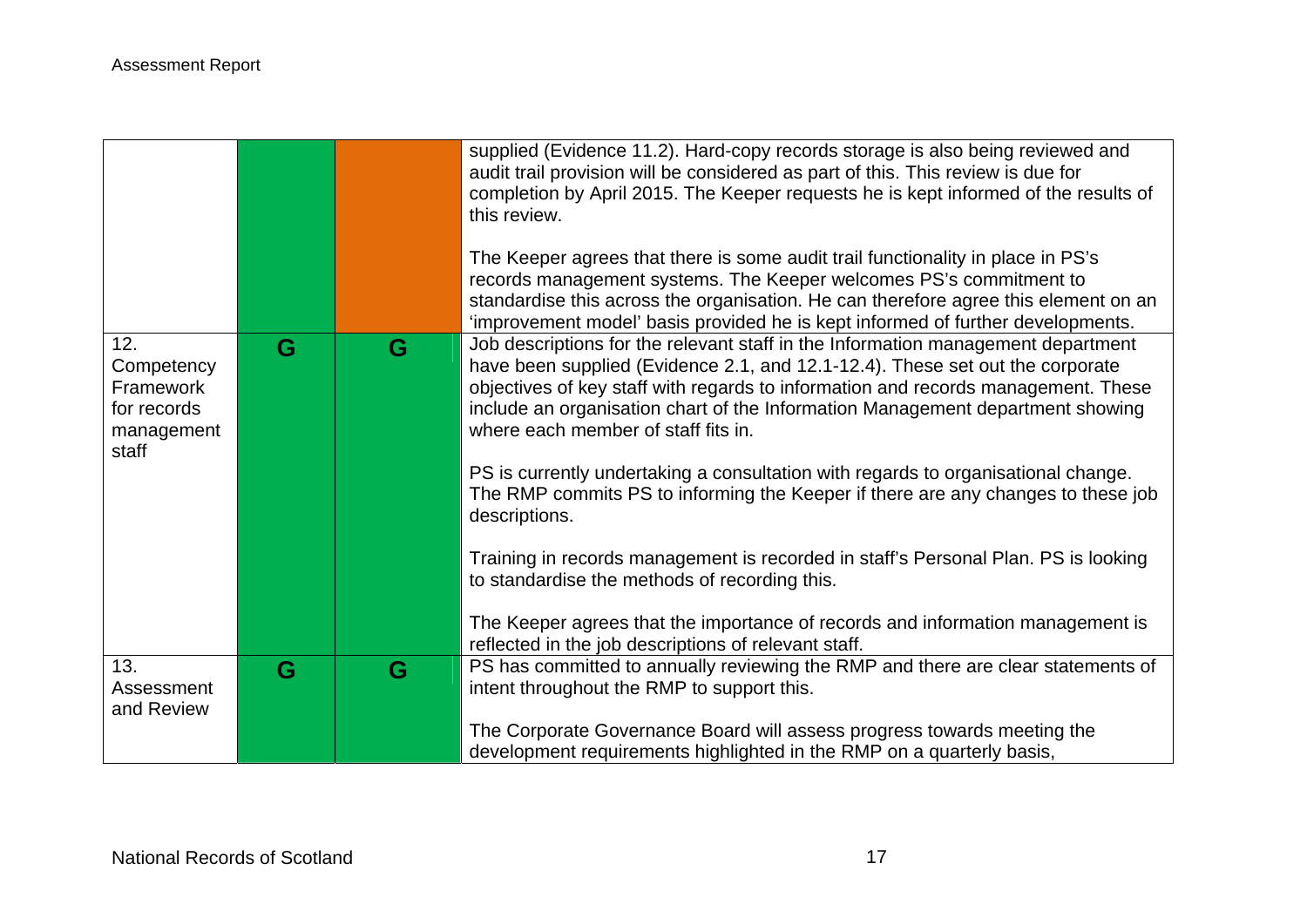|                           |   |   | commencing with the next Board meeting in January 2015.                                                                                                                                                                                                                                                                                                                                                                                                                                      |
|---------------------------|---|---|----------------------------------------------------------------------------------------------------------------------------------------------------------------------------------------------------------------------------------------------------------------------------------------------------------------------------------------------------------------------------------------------------------------------------------------------------------------------------------------------|
|                           |   |   | PS will consider a self-assessment survey to determine the records management<br>maturity of the organisation. This will then be used to annually assess the RMP. The<br>reviewed RMP will be submitted along with reports to the Corporate Governance<br>Board, to the Keeper.<br>The Keeper agrees that there is a strong commitment to assess and review the                                                                                                                              |
|                           |   |   | RMP to ensure that it continues to meet the needs of PS.                                                                                                                                                                                                                                                                                                                                                                                                                                     |
| 14. Shared<br>Information | G | G | PS routinely shares information with a variety of public authorities. It has numerous<br>information sharing arrangements in place as a legacy from the predecessor forces.<br>Information Sharing Protocols (ISPs) are drawn up using a standard operating<br>procedure (Evidence 9.4) and is assessed for compliance with the Data Protection<br>Act 1998 and the Human Rights Act 1998.                                                                                                   |
|                           |   |   | PS has provided evidence of their participation in the Pan-Lothian and Borders<br>Partnership General Protocol for Sharing Information (Evidence 14.1). This is a two-<br>level partnership with councils and NHS bodies in the Lothian and Borders area with<br>a general protocol supporting the creation of ISPs on more specific areas of<br>information sharing. It is an example of an ISP involving a legacy police force but<br>which is still operational after the creation of PS. |
|                           |   |   | Evidence 14.2, the Grampian Strategic GIRFEC Group Practitioners' Guide to<br>Information Sharing, June 2014, which comprises a partnership between PS, NHS<br>Grampian and councils in the Grampian area, provides staff with practical guidance<br>in the operation of ISPs.                                                                                                                                                                                                               |
|                           |   |   | Evidence 14.3 is an example of a specific ISP entered into with the Scottish Criminal<br>Cases Review Commission, detailing each party's obligations with regards to the<br>information being shared.                                                                                                                                                                                                                                                                                        |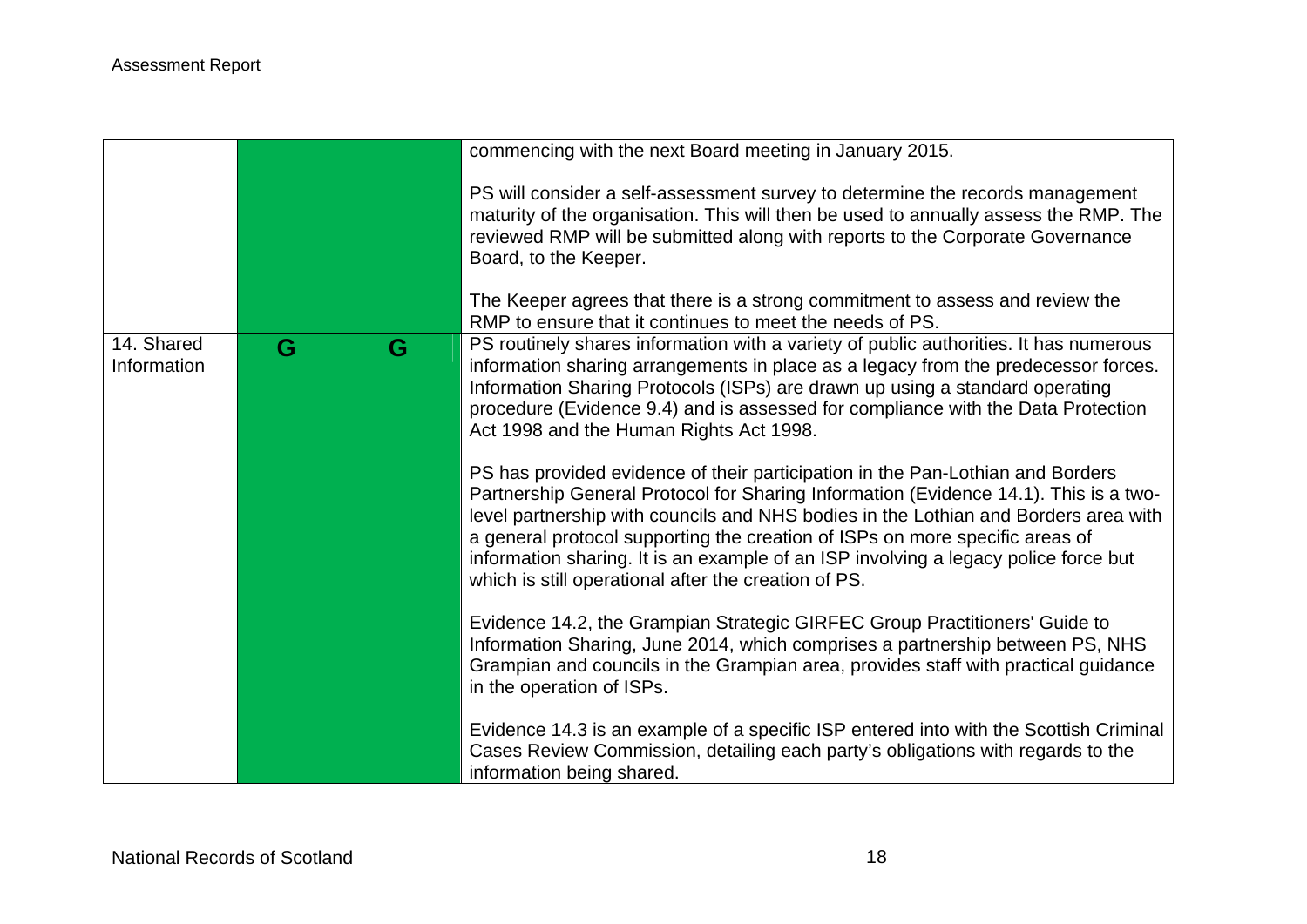

# **6. Keeper's Summary**

Elements 1-14 that the Keeper considers should be in a public authority records management plan have been properly considered by Police Scotland. Policies and governance structures are in place to implement the actions required by the plan.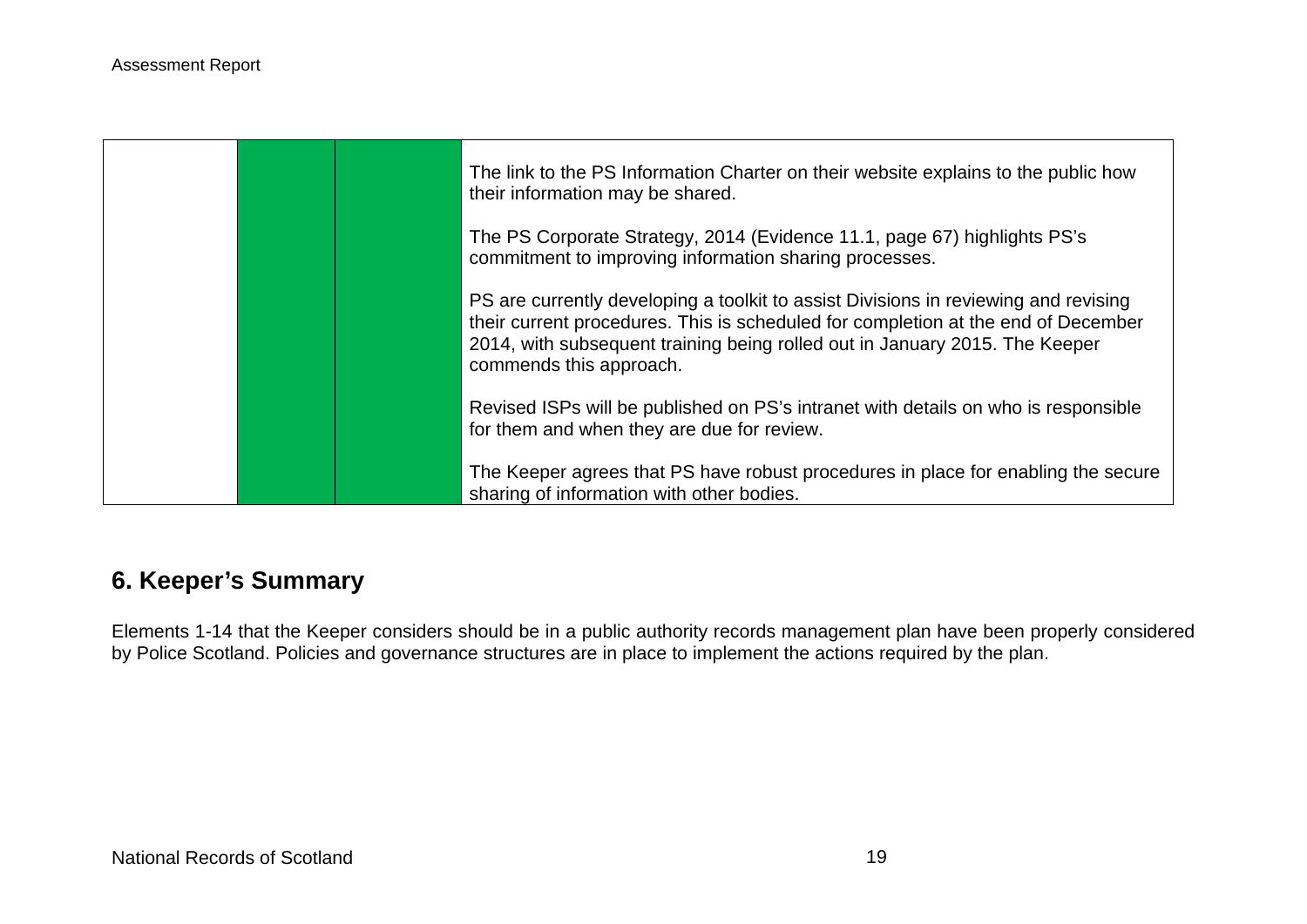# **7. Keeper's Determination**

Based on the assessment process detailed above, the Keeper agrees the RMP of Police Scotland.

 The Keeper recommends that Police Scotland should publish its agreed RMP as an example of good practice within the authority and the sector.

This report follows the Keeper's assessment carried out by,

…………………………………… …………………………………

Le maar

Rhert Fathry m

**Pete Wadley Manual Public Records Officer Manual Public Records Officer Public Records Officer** Public Records Officer